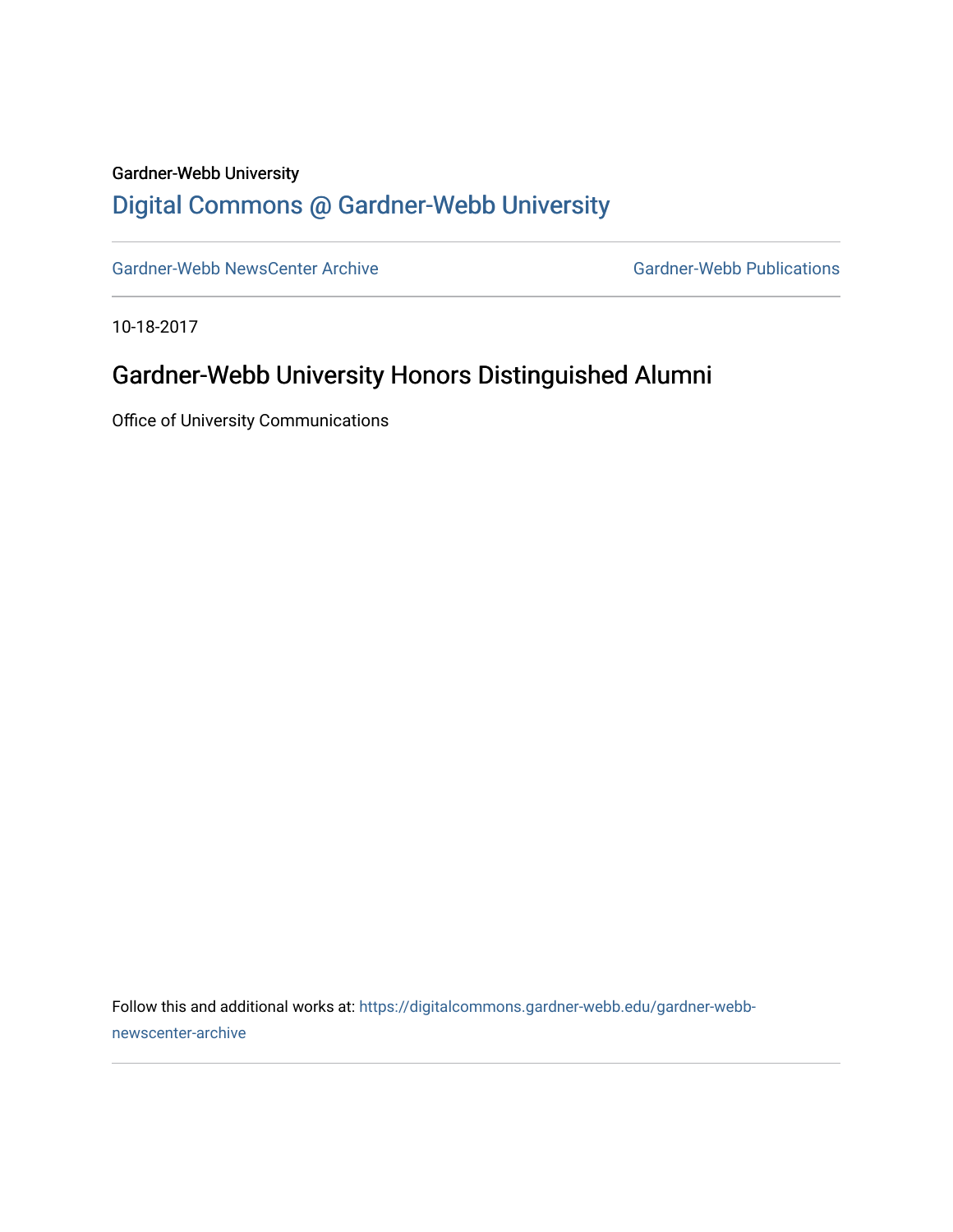# **Gardner-Webb University Honors Distinguished Alumni**

**webpublish.gardner-webb.edu**[/newscenter/gardner-webb-university-honors-distinguished-alumni-2/](https://webpublish.gardner-webb.edu/newscenter/gardner-webb-university-honors-distinguished-alumni-2/)

Office of University Communications

October 18, 2017

#### *Eight Receive Recognition for Contributions in Their Fields of Service*

BOILING SPRINGS, N.C.—Gardner-Webb honored outstanding members of the University family with induction into the GWU Gallery of Distinguished Alumni during 2017 Homecoming activities Oct. 6-7. Eight alumni were recognized as new members of the prestigious gallery, including Paul Christopher Gash of Kingstown,

Paul Christopher "Chris" Gash

N.C., Julian "Doc" Crocker Davis of Spartanburg, S.C., the late Justin Scot Alston, the Rev. Dr. Melissa Browning of Atlanta, Ga., Tayuanee L. Dewberry of Charlotte, N.C., Todd Anthony Picou of Inman, S.C., Ali Pouryousefi of Atlanta; and the late Daniel Calhoun Johnson Jr.

**Paul Christopher "Chris" Gash** graduated from GWU in 2007 with a bachelor's degree in psychology and in 2016 with a Master of Divinity. As an undergrad, he played on the men's basketball team. He currently operates Christover Athletics and serves as chaplain for the GWU Men's Basketball Team. He was the youngest politician elected in Cleveland County, N.C., serving as mayor pro tem in Kingstown from 2013-2016. Gash currently serves on the Cleveland County Schools Diversity Committee and the GWU Alumni Board. He is community coordinator for the Cleveland Strong Project, a long-term health improvement initiative supported by Cleveland County Schools, Partners Behavioral Health Management, and Cleveland County government. He is the pastor of New Zion Baptist Church in Spindale, N.C.

Julian "Doc" Crocker Davis **Julian "Doc" Crocker Davis** is a 1975 graduate of GWU with a Bachelor of Science degree in Health and Physical Education. He was a four-year letterman in football from 1971 to 1974. He was starting quarterback for the Runnin' Bulldogs in 1973, which was the first winning season in senior college history. Davis coached high school football in South Carolina for 35 years, 25 of which were head coaching positions. His teams won a total of 222 games together, including five state championships. He was named State Coach of the Year six times and is a member of the Boone High School Hall of Fame, The South Carolina Athletic Coaches Association Hall of Fame, and the South Carolina Football Coaches Association Hall of Fame.

**Justin Scot Alston** graduated from GWU in 2003 with a degree in sports management and physical education. He served on the Student Alumni Council, was the Commuter Committee chairman, coached and refereed intramural games, and was involved in many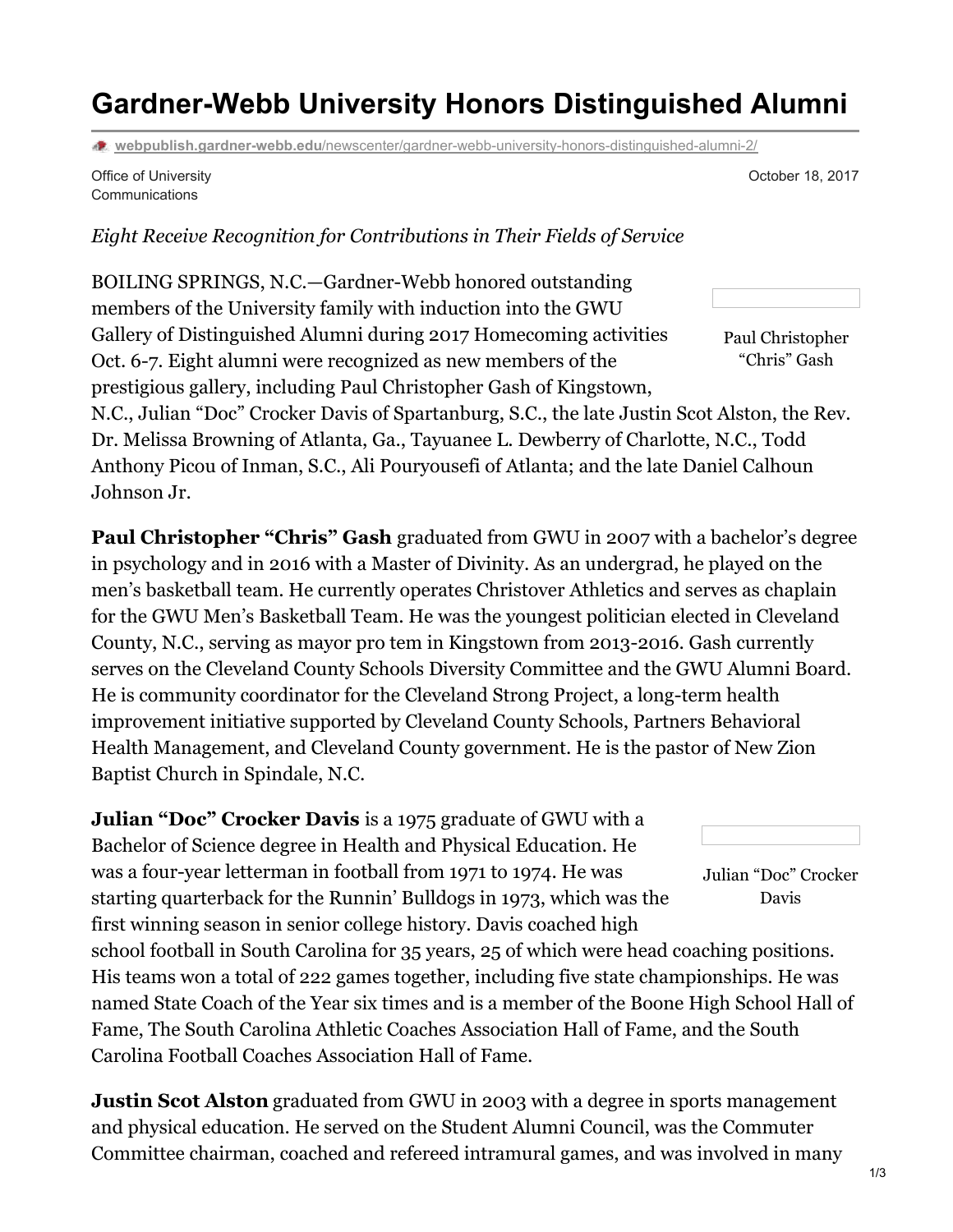other GWU clubs and activities. He enrolled at High Point (N.C.) University to obtain a master's degree with hopes of coaching basketball at the Division I level. He was an active member of Southeast Baptist Church in Greensboro, N.C., and was serving as a volunteer coach at UNC-Greensboro when he passed away on Jan. 17, 2004.

### **The Rev. Dr. Melissa Browning** is a theologian, ethicist,

and activist who studies community-based responses to injustice. A 1999 graduate of GWU, Browning teaches seminary students at McAfee School of Theology at Mercer University in

Atlanta. As an assistant professor of contextual ministry, she teaches courses in practical ministry, community development, and community organizing. For 17 years, her study and fieldwork has been tied to East Africa. Her book, "Risky Marriage: HIV and Intimate Relationships in Tanzania," builds on fieldwork completed in Mwanza, Tanzania. Closer to home, she has been active in death penalty abolitionist work in Georgia. She is working on her second book, called "Navigating Dystopia."

**Tayuanee L. Dewberry** has two degrees from Gardner-Webb. She earned her bachelor's in business administration in 1997 and her master's in counseling with an education specialist certification in 2009. She is a Nationally Certified

Counselor (NCC) and Licensed Professional Counselor (LPC) in North Carolina. As executive director of Right Moves for Youth, a non-profit dropout prevention and youth development program in Charlotte, N.C., she works to develop the potential in today's youth. With that same passion, she also serves as a business mentor and consultant to teach, build, and empower other professionals across various disciplines. She is a 2016 recipient of the Z. Smith Reynold's Sabbatical, a prestigious honor awarded to non-profit executives with a track record of phenomenal leadership, strategic planning and non-profit vision, and organizational growth.

Todd Picou **Todd Anthony Picou** earned his Master of Business Administration from Gardner-Webb in 2003. He grew up in South Louisiana and earned his Bachelor of Arts in Accounting from Louisiana State University in 1988. In 1997, Picou co-founded Hospice Care of South Carolina, LLC, the largest hospice provider in the state of South Carolina. In 2000, he cofounded the Hospice and Palliative Care Foundation, a  $501(c)(3)$  organization that has provided over \$100,000 to help those with special needs at the end of their lives. In 2014, the company expanded to the state of Georgia creating Hospice Care of Georgia, LLC. He currently serves on the Public Policy Committee for the National Hospice and Palliative Care Organization.

Justin Scot Alston

Rev. Dr. Melissa Browning